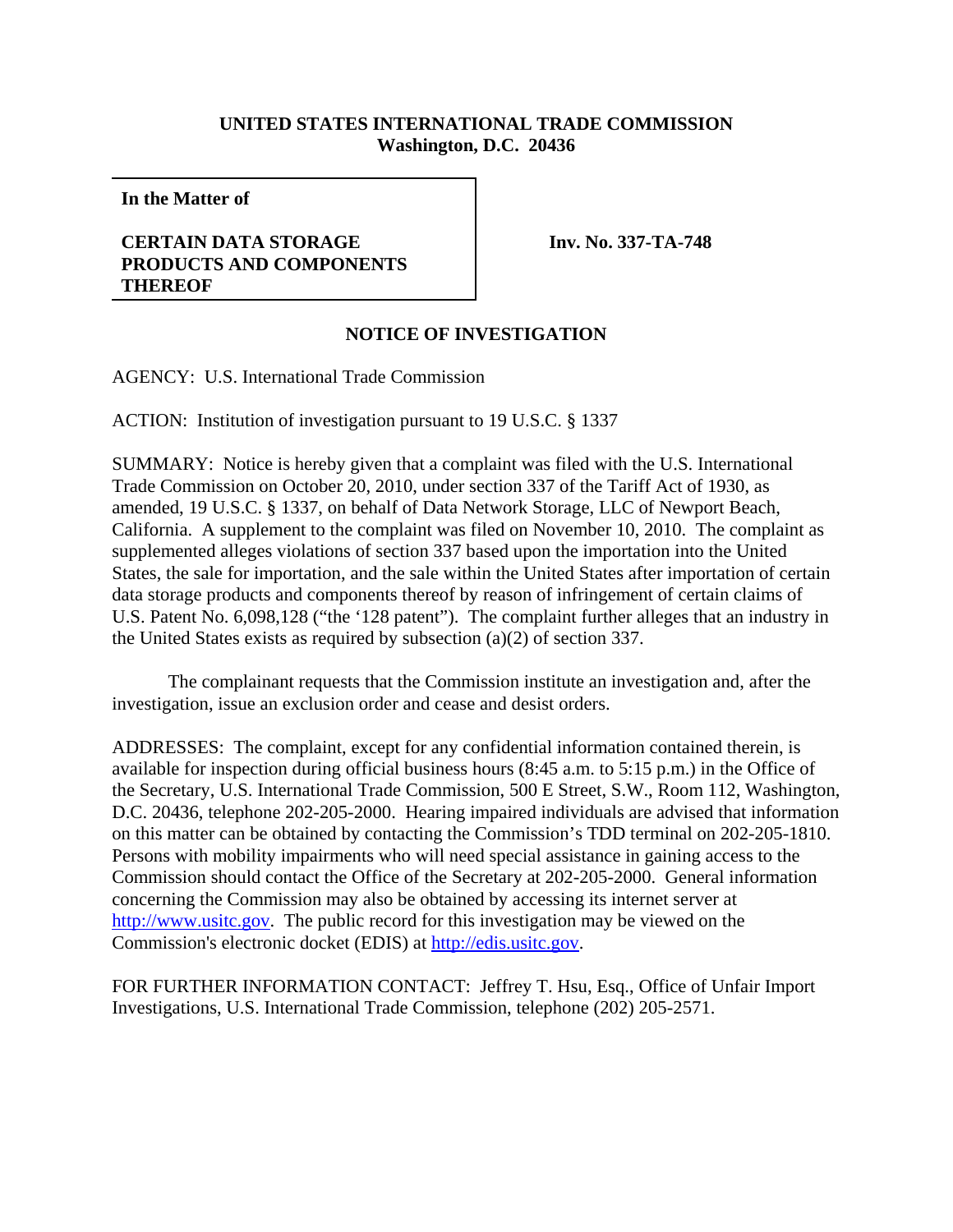AUTHORITY: The authority for institution of this investigation is contained in section 337 of the Tariff Act of 1930, as amended, and in section 210.10 of the Commission's Rules of Practice and Procedure, 19 C.F.R. § 210.10 (2010).

SCOPE OF INVESTIGATION: Having considered the complaint, the U.S. International Trade Commission, on November 17, 2010, ORDERED THAT –

(1) Pursuant to subsection (b) of section 337 of the Tariff Act of 1930, as amended, an investigation be instituted to determine whether there is a violation of subsection  $(a)(1)(B)$  of section 337 in the importation into the United States, the sale for importation, or the sale within the United States after importation of certain data storage products and components thereof that infringe one or more of claims 1-8 of the '128 patent, and whether an industry in the United States exists as required by subsection (a)(2) of section 337;

(2) For the purpose of the investigation so instituted, the following are hereby named as parties upon which this notice of investigation shall be served:

(a) The complainant is:

Data Network Storage, LLC 500 Newport Center Drive, 7<sup>th</sup> Floor Newport Beach, CA 92660

(b) The respondents are the following entities alleged to be in violation of section 337, and are the parties upon which the complaint is to be served:

> NetApp, Inc. 495 East Java Drive Sunnyvale, CA 94089

Dell, Inc. One Dell Way Round Rock, TX 78682

Xyratex, Ltd. 46831 Lakeview Blvd Fremont, CA 94538

Xyratex International Inc. 855 Riverside Parkway, Suite 40 West Sacramento, CA 95605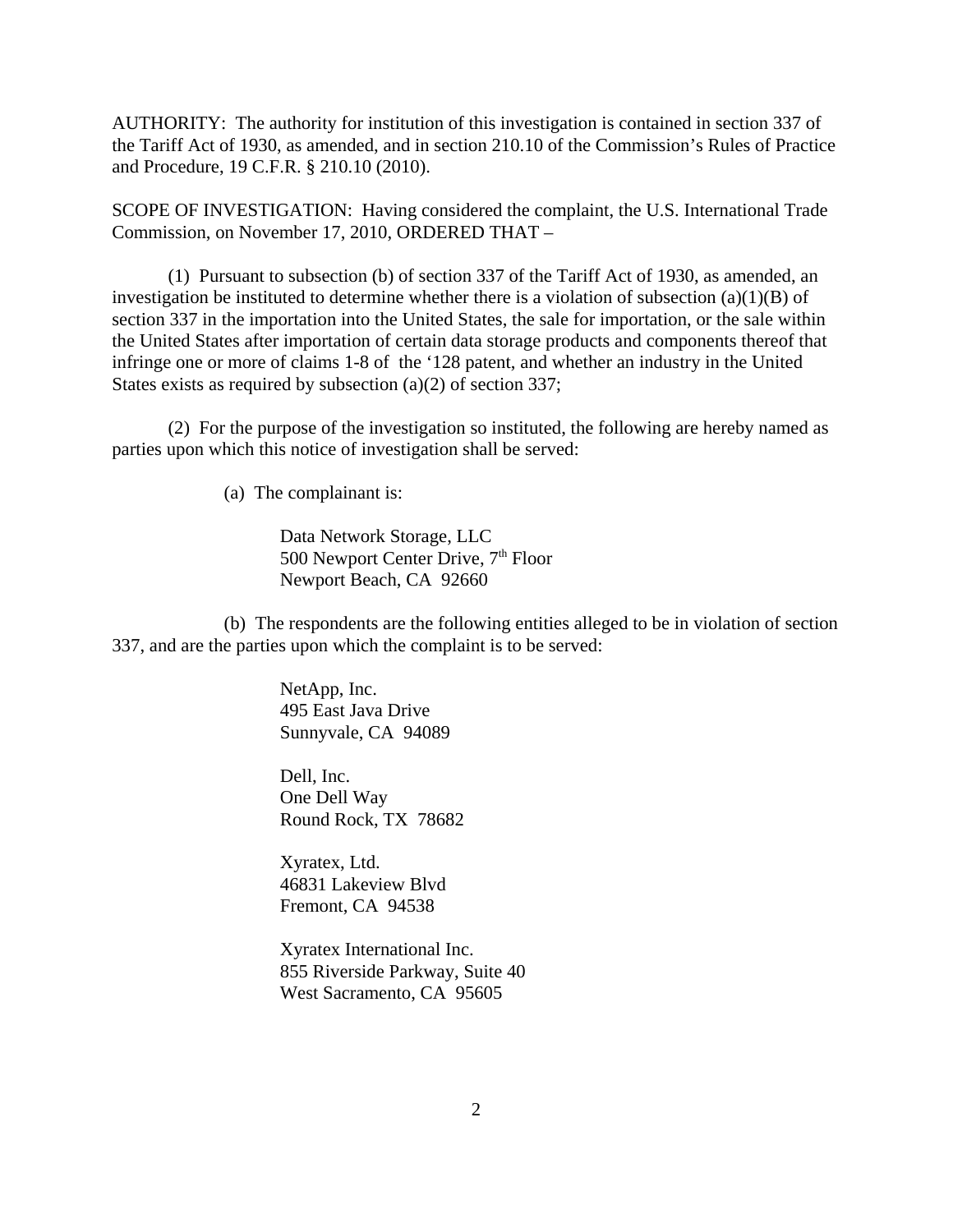Xyratex (Malaysia) Sdn Bhd No. C-7-2 (Level 2) Bay Avenue Lorong Bayan Indah 3 11900 Penang, Malaysia

Dot Hill Systems Corp. 1351 S. Sunset Street Longmont, CO 80501

International Business Machines Corporation One New Orchard Road Armonk, NY 10504

Cisco Systems, Inc. 170 West Tasman Drive San Jose, CA 95134

QNAP Systems, Inc. 166 University Parkway Pomona, CA 91768

(c) The Commission investigative attorney, party to this investigation, is Jeffrey T. Hsu, Esq., Office of Unfair Import Investigations, U.S. International Trade Commission, 500 E Street, S.W., Suite 401, Washington, D.C. 20436; and

(3) For the investigation so instituted, the Honorable Paul J. Luckern, Chief Administrative Law Judge, U.S. International Trade Commission, shall designate the presiding Administrative Law Judge.

Responses to the complaint and the notice of investigation must be submitted by the named respondents in accordance with section 210.13 of the Commission's Rules of Practice and Procedure, 19 C.F.R. § 210.13. Pursuant to 19 C.F.R. §§ 201.16(d)-(e) and 210.13(a), such responses will be considered by the Commission if received not later than 20 days after the date of service by the Commission of the complaint and the notice of investigation. Extensions of time for submitting responses to the complaint and the notice of investigation will not be granted unless good cause therefor is shown.

Failure of a respondent to file a timely response to each allegation in the complaint and in this notice may be deemed to constitute a waiver of the right to appear and contest the allegations of the complaint and this notice, and to authorize the administrative law judge and the Commission, without further notice to the respondent, to find the facts to be as alleged in the complaint and this notice and to enter an initial determination and a final determination